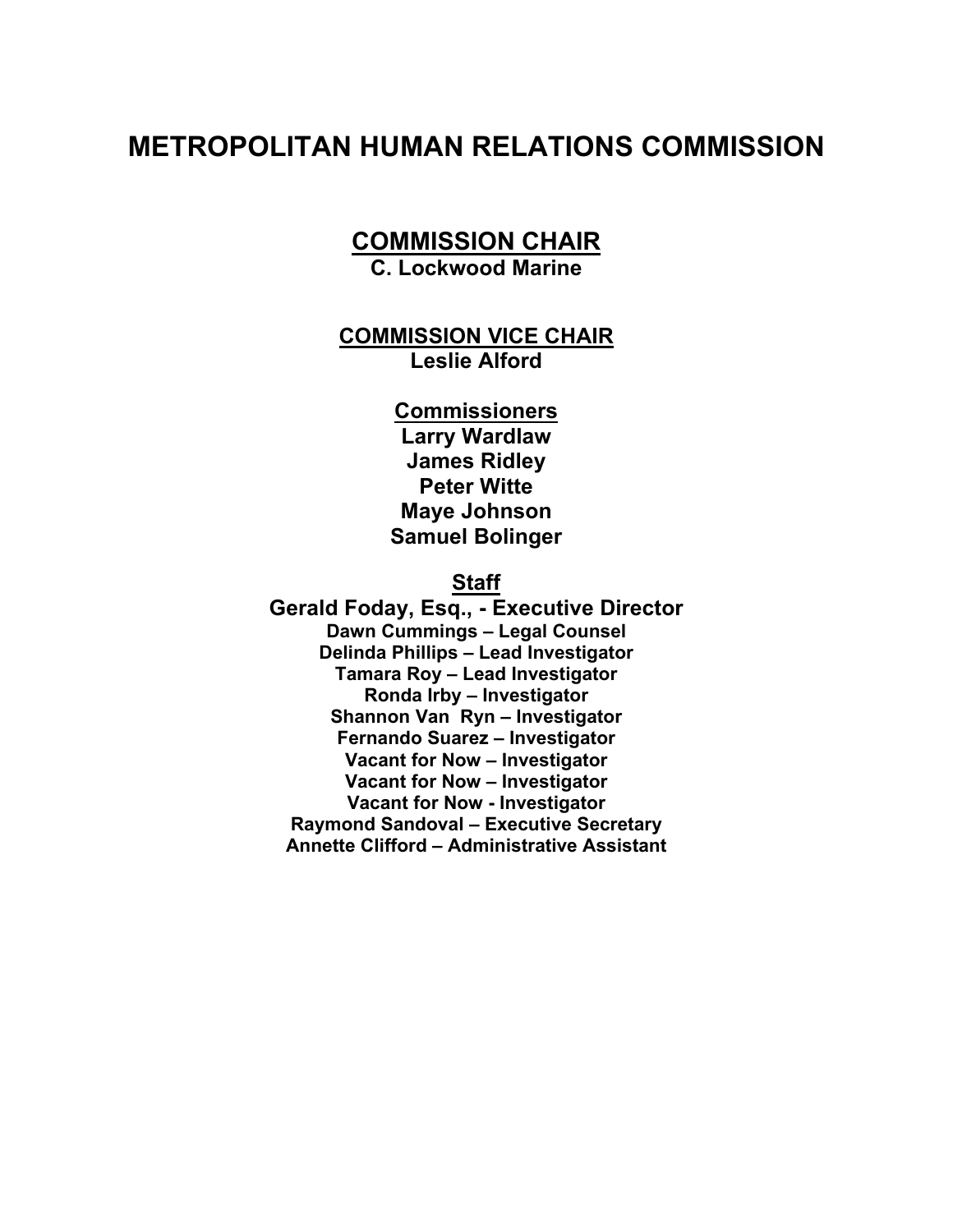# METROPOLITAN HUMAN RELATIONS

The Metropolitan Human Relations Commission ("MHRC") was established by the Common Council of Fort Wayne to "administer and enforce" anti-discrimination legislation within the territorial boundaries of the City of Fort Wayne. As primary basis for establishing MHRC, the Mayor and Common Council decreed the following:

"Discrimination in social, cultural and economic life in Fort Wayne against any person or persons because of race, sex, color, religion, handicap, ancestry, national origin, or place of birth, is contrary to American principles and is harmful to the social, cultural, and economic life of the city. Discrimination, particularly in employment opportunities, public accommodations and housing, increases the burden and cost of government; and, such discrimination contributes to increased crime, vice, juvenile delinquency, fires and other evils thereby affecting the public safety, public health, and general welfare of the community. It is therefore deemed to be in the best interests of the city to create a metropolitan Commission to administer and enforce anti-discrimination legislation and ordinances, all as authorized by the Indiana Civil Rights Act."

The Commission continues to maintain a high level of productivity in case resolutions, reducing case age in the office, and implementing stringent case processing protocols to ensure timely resolution of cases. MHRC has set measurable goals to increase quality of compliance with the regulations of its federal partners, the United States Equal Employment Opportunity Commission ("EEOC"), and the United States Housing and Urban Development ("HUD"). MHRC's contractual commitment continues to increase. This continuing increase translates to increase revenue from EEOC and HUD, thereby reducing the Commission's reliance on property tax dollars.

#### VISION STATEMENT

MHRC is focused and committed to creating an environment in the City of Fort Wayne that will produce an inclusive community where trust, acceptance, fairness and equality are the City's norms. To achieve this vision, the Commission must be FIT…Fair, Impartial, and Thorough in all material aspects.

#### GOALS

l

- To continue to expeditiously investigate all credible allegations and/or conditions that create or promote adverse effects on persons and/or sections of the City, or conditions and/or allegations that result in a discriminatory treatment of persons and/or sections of the City on the bases enumerated in Ordinance G-21-78.
- II. To expand outreach activities, especially in housing and public accommodation, to schools and colleges within the territorial boundaries of the City of Fort Wayne. This will include continued partnering with lending institutions and housing providers to promote fair housing and fair lending practices.
- III. To advertise MHRC's educational programs and activities to surrounding localities that do not have MHRC type entity in order to create additional revenue generating scheme for the Commission.
- IV. To partner with employers who have "best practices" type programs in their workplaces. MHRC will encourage the sharing of such programs with smaller businesses in a mentoring kind of spirit.
- V. To provide channels of communication among various racial, religious and ethnic groups in the City.
- VI. To provide community mediation services to assist with inter-group conflicts.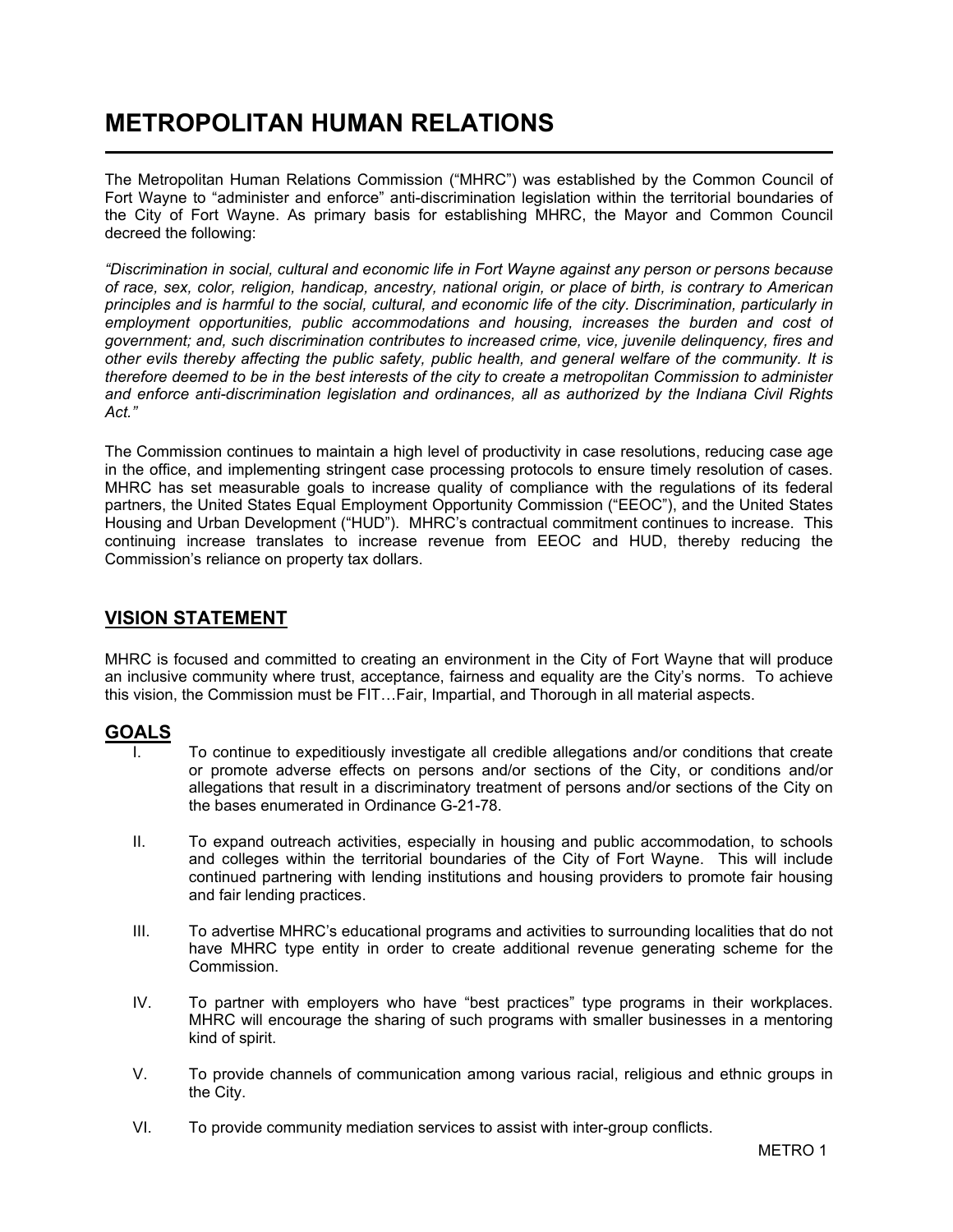- VII. To develop Commission employees into first rate fair, impartial, and thorough civil rights workers.
- VIII. To expand MHRC's grant writing activities to seek resources that will enable MHRC to partner and share those resources with local organizations that provide human relations type services to residents of the City in the areas of housing, employment, and education, etc.
- IX. To expand the Commission's alternative dispute resolution program (mediation and conciliation). This may even include securing outside mediators to assist in mediating and conciliating cases pending before the Commission.
- X. To actively work with departments of local governments so as to utilize whatever existing programs, equipments, or personnel they may have and can share in order to help avoid duplicity/redundancy/ and costs in operations.
- XI. To ensure that the Commission secures the necessary tools needed to enable it to provide services that are packaged in professionalism but not at the expense of cost effectiveness.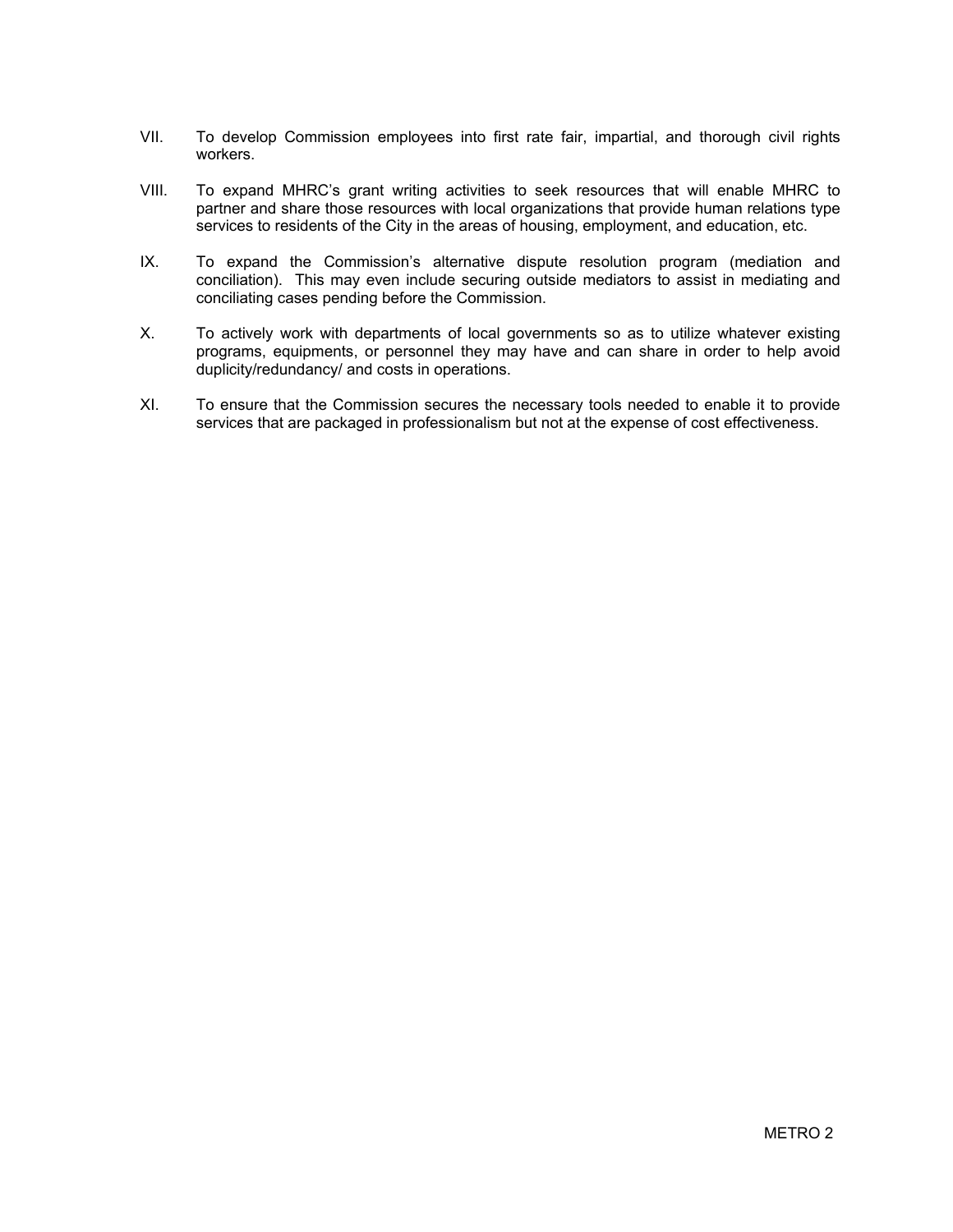# METRO HUMAN RELATIONS<br>Dept # 0005<br>2009 BUDGET COMPARISON

|                                     | 2007<br><b>ACTUAL</b> | 2008 ACTUAL<br>THRU<br>30-Jun-2008 | 2008 REVISED<br><b>BUDGET</b> | 2009<br><b>SUBMITTED</b> | \$ INCREASE<br>(DECREASE)<br>FROM 2008 APPR | <b>% CHANGE</b><br><b>FROM 2008</b><br>APPR<br>TO 2009 |  |
|-------------------------------------|-----------------------|------------------------------------|-------------------------------|--------------------------|---------------------------------------------|--------------------------------------------------------|--|
| 5111 TOTAL WAGES                    | 416,237               |                                    | 460,386                       | 452,286                  | (8, 100)                                    | $-1.76%$                                               |  |
| 5131 PERF - EMPLOYERS SHARE         | 25,555                |                                    | 32,227                        | 33,517                   | 1,290                                       |                                                        |  |
| 5132 FICA                           | 30,414                |                                    | 35,220                        | 35,366                   | 146                                         |                                                        |  |
| 5134 LIFE MEDICAL & HEALTH INSURAN  | 102,000               |                                    | 108,000                       | 108,000                  |                                             |                                                        |  |
| 5136 UNEMPLOYMENT COMPENSATION      | 415                   |                                    | 460                           | 462                      | 2                                           |                                                        |  |
| 5137 WORKERS COMP INSURANCE         | 696                   |                                    | 756                           | 756                      |                                             |                                                        |  |
| 513A PERF - EMPLOYEES/PD BY CITY    | 12,266                |                                    | 13,812                        | 13,869                   | 57                                          |                                                        |  |
| Total 5100                          | \$587,582             | \$294,760                          | \$650,861                     | \$644,256                | ( \$6,605)                                  | $-1.01%$                                               |  |
| 5212 STATIONERY & PRINTED FORMS     | 65                    |                                    | $\overline{\phantom{a}}$      | 72                       | 72                                          |                                                        |  |
| 5213 COMPUTER SUPPLIES              | 469                   |                                    |                               | 528                      | 528                                         |                                                        |  |
| 5219 OTHER OFFICE SUPPLIES          | 9,906                 |                                    |                               | 8,980                    | 8,980                                       |                                                        |  |
| 5231 GASOLINE                       | 363                   |                                    |                               | 1,380                    | 1,380                                       |                                                        |  |
| 5247 INSTRUCTIONAL SUPPLIES         | 6,647                 |                                    |                               | 4,000                    | 4,000                                       |                                                        |  |
| 5299 OTHER MATERIALS & SUPPLIES     | 288                   |                                    |                               | 324                      | 324                                         |                                                        |  |
| Total 5200                          | \$17,738              | \$505                              | \$-                           | \$15,284                 | \$15,284                                    |                                                        |  |
| 5311 LEGAL SERVICES                 | 5,515                 |                                    | $\overline{\phantom{a}}$      | 7,600                    | 7,600                                       |                                                        |  |
| 5317 INSTRUCTIONAL SERVICES         | 6,197                 |                                    |                               | 5,000                    | 5,000                                       |                                                        |  |
| 531K SEMINAR FEES                   | 5,551                 |                                    |                               | 4,000                    | 4,000                                       |                                                        |  |
| 531R ADMIN SERVICES POOL            | 1,517                 |                                    |                               | 1,704                    | 1,704                                       |                                                        |  |
| 5320 HUD TRAVEL EXPENSES            | 19,721                |                                    |                               |                          |                                             |                                                        |  |
| 5322 POSTAGE                        | 4,588                 |                                    |                               | 5,136                    | 5,136                                       |                                                        |  |
| 5323 TELEPHONE & TELEGRAPH          | 2,719                 |                                    |                               | 2,719                    | 2,719                                       |                                                        |  |
| 5324 TRAVEL EXPENSES                | 6,184                 |                                    | 9,500                         | 5,000                    | (4,500)                                     |                                                        |  |
| 5325 COUNCIL AND/OR BOARD TRAVEL    | 3,435                 |                                    |                               | 4,000                    | 4,000                                       |                                                        |  |
| 5326 MILEAGE                        | 632                   |                                    |                               | 708                      | 708                                         |                                                        |  |
| 5329 EEOC TRAVEL EXPENSES           | 733                   |                                    |                               |                          |                                             |                                                        |  |
| 532C CELL PHONE                     | 1,812                 |                                    |                               | 2,028                    | 2,028                                       |                                                        |  |
| 532L LONG DISTANCE CHARGES          | 376                   |                                    |                               | 420                      | 420                                         |                                                        |  |
| 5331 PRINTING OTHER THAN OFFC SUPPL | 5,466                 |                                    |                               | 5,120                    | 5,120                                       |                                                        |  |
| 5342 LIABILITY INSURANCE            | 474                   |                                    | 728                           |                          | (728)                                       |                                                        |  |
| 5369 CONTRACTED SERVICE             | 2,555                 |                                    |                               | 2,800                    | 2,800                                       |                                                        |  |
| 5377 CC BUILDING PARKING            | 334                   |                                    | 900                           | 1,200                    | 300                                         |                                                        |  |
| 5391 SUBSCRIPTIONS AND DUES         | 1,015                 |                                    |                               | 1,140                    | 1,140                                       |                                                        |  |
| 5399 OTHER SERVICES AND CHARGES     | 2,198                 |                                    |                               |                          |                                             |                                                        |  |
| <b>Total 5300</b>                   | \$71,024              | \$4,637                            | \$11,128                      | \$48,575                 | \$37,447                                    | 336.51%                                                |  |
| 5443 PURCHASE OF OFFICE EQUIPMENT   | 381                   |                                    | $\overline{\phantom{a}}$      | 750                      | 750                                         |                                                        |  |
| 5445 PURCHASE OF COMPUTER EQUIP     |                       |                                    |                               | 1,002                    | 1,002                                       |                                                        |  |
| 5451 PURCHASE OF FURNITURE          | $\overline{a}$        |                                    |                               | 1,248                    | 1,248                                       |                                                        |  |
| <b>Total 5400</b>                   | \$381                 | \$-                                | \$-                           | \$3,000                  | \$3,000                                     |                                                        |  |
| Total                               | \$676,725             | \$299,902                          | \$661,989                     | \$711,115                | \$49,126                                    | 7.42%                                                  |  |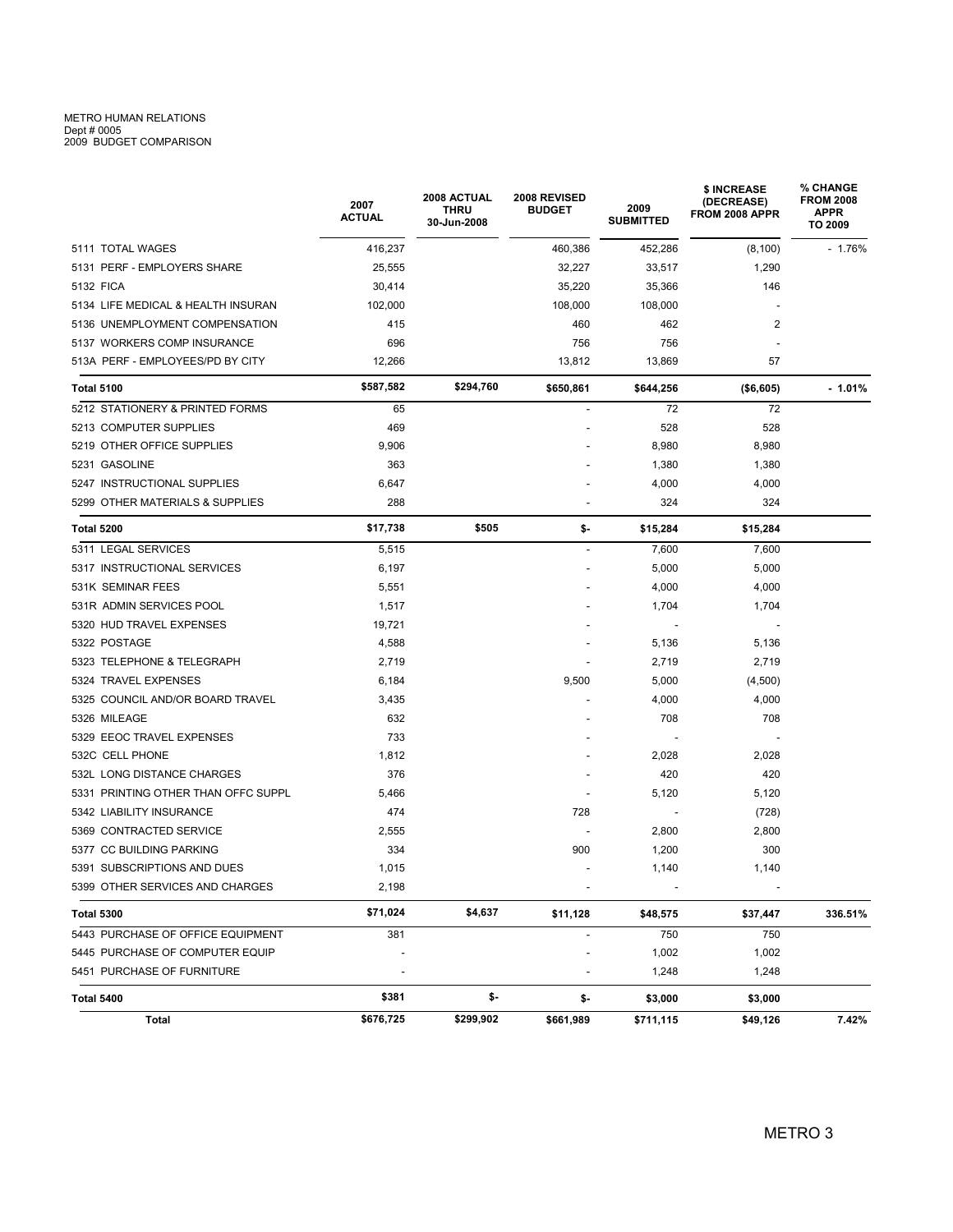| Metropolitan Human Relations 2009-2013 Capital Improvement Program |                                               |                                      |                                 |                          |                             |      |      |  |  |  |  |  |
|--------------------------------------------------------------------|-----------------------------------------------|--------------------------------------|---------------------------------|--------------------------|-----------------------------|------|------|--|--|--|--|--|
|                                                                    | FUNDING SOURCE CODE:                          | <b>GRP-Grant Pending</b>             |                                 |                          | PT-Property Tax             |      |      |  |  |  |  |  |
|                                                                    | <b>CC-Cumulative Capital Fund</b>             | LE-Lease                             |                                 |                          | RB-Revenue Bond             |      |      |  |  |  |  |  |
|                                                                    | <b>CDBG-Community Development Block Grant</b> | InfraBd-Infrastructure Bond          |                                 |                          | ST-State Source             |      |      |  |  |  |  |  |
|                                                                    | CEDIT-Co. Economic Development Income Tax     | <b>LRS-Local Roads &amp; Streets</b> |                                 |                          | <b>SU-Sewer Utility</b>     |      |      |  |  |  |  |  |
|                                                                    | <b>CO-County Source</b>                       | MISC-Miscellaneous                   |                                 |                          | SWU-Stormwater Utility      |      |      |  |  |  |  |  |
|                                                                    | FED-Federal Source                            | MVH-Motor Vehicle Highway            |                                 |                          | TIF-Tax Increment Financing |      |      |  |  |  |  |  |
|                                                                    | <b>GOB-General Obligation Bond</b>            |                                      | PCBF-Park Cumulative Bldg. Fund |                          | UF-User Fee                 |      |      |  |  |  |  |  |
| <b>GRA-Grant Approved</b>                                          |                                               | <b>PS-Private Source</b>             |                                 |                          | <b>WU-Water Utility</b>     |      |      |  |  |  |  |  |
| Item#                                                              | <b>Project Title &amp; Description</b>        | <b>Funding</b>                       | <b>Expenditure</b>              |                          |                             |      |      |  |  |  |  |  |
|                                                                    |                                               | <b>Source</b>                        | 2009                            | 2010                     | 2011                        | 2012 | 2013 |  |  |  |  |  |
|                                                                    | Computer                                      | PT                                   | 1,002                           |                          |                             |      |      |  |  |  |  |  |
| 2                                                                  | Printer replacement                           | PT                                   |                                 |                          |                             |      |      |  |  |  |  |  |
| 3                                                                  | Upgrade/Coordinate Office Furnishings         | PT                                   | 1,248                           |                          |                             |      |      |  |  |  |  |  |
| 4                                                                  | <b>Office Equipment</b>                       | PT                                   | 750                             | $\overline{\phantom{a}}$ | $\overline{\phantom{a}}$    |      |      |  |  |  |  |  |
| <b>TOTAL</b>                                                       |                                               | 3,000                                | $\overline{\phantom{0}}$        |                          |                             |      |      |  |  |  |  |  |